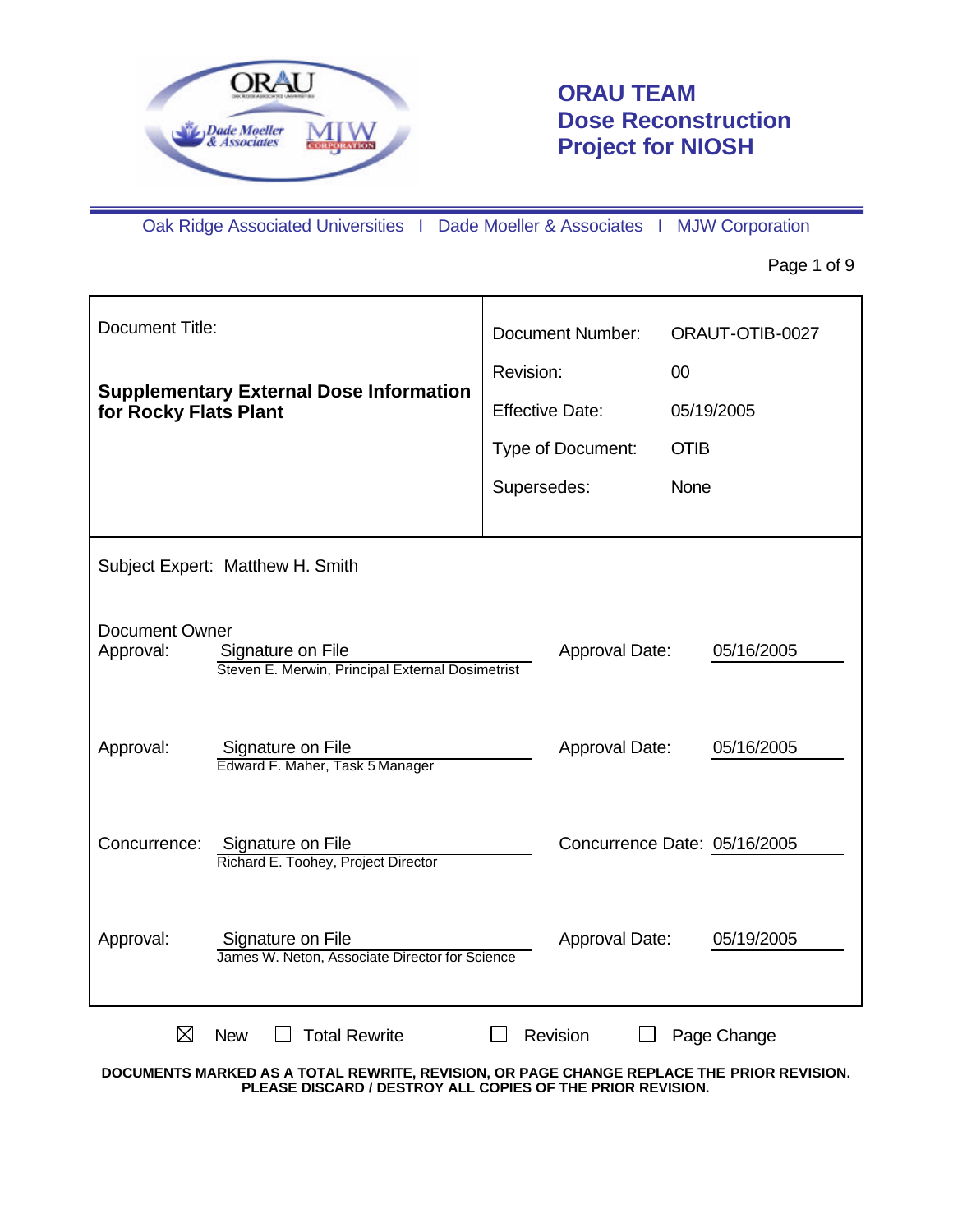| ,. ORAUT-OTIB <i>-</i> 0027 | 0C           | Effective Date: 05/19/2005 | 2 of |
|-----------------------------|--------------|----------------------------|------|
| Document No.                | Revision No. |                            | Page |

### **PUBLICATION RECORD**

| <b>EFFECTIVE</b> | <b>REVISION</b> |                                                                                                                                                                  |
|------------------|-----------------|------------------------------------------------------------------------------------------------------------------------------------------------------------------|
| <b>DATE</b>      | <b>NUMBER</b>   | <b>DESCRIPTION</b>                                                                                                                                               |
| 09/23/2004       | $00-A$          | New document to establish Technical Information Bulletin for<br>Supplementary External Dose Information for Rocky Flats Plant.<br>Initiated by Matthew H. Smith. |
| 02/08/2005       | $00 - B$        | Incorporates internal review comments. Initiated by Matthew H.<br>Smith.                                                                                         |
| 05/03/2005       | $00-C$          | Incorporates NIOSH review comments. Initiated by Matthew H.<br>Smith.                                                                                            |
| 05/05/2005       | $00 - D$        | Incorporates additional NIOSH review comments. Initiated by<br>Matthew H. Smith.                                                                                 |
| 05/19/2005       | $00 \,$         | First approved issue. No training required. Initiated by Matthew H.<br>Smith.                                                                                    |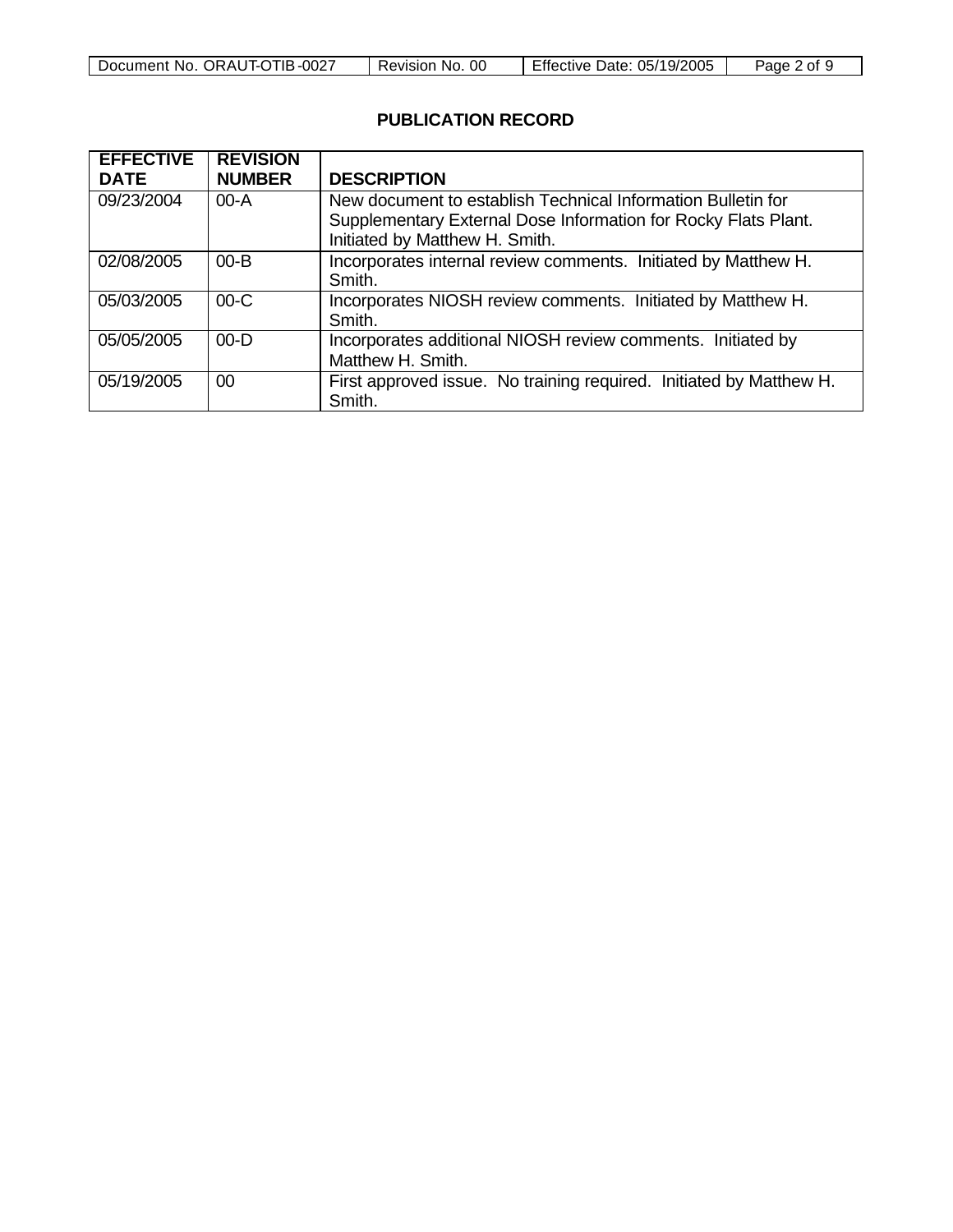| ГIЕ<br>0027-،<br>Document No.<br>ORAUT-OT | 00<br>No.<br>Revision | 19/2005<br>05/<br>Date:<br>Effective | 3 of<br>Pane |
|-------------------------------------------|-----------------------|--------------------------------------|--------------|

### **TABLE OF CONTENTS**

| Section |                                                                         | Page |
|---------|-------------------------------------------------------------------------|------|
|         |                                                                         |      |
|         |                                                                         |      |
|         | 2.0 Estimating Relative Contributions from High, Medium, and Low-Energy |      |
|         |                                                                         |      |
|         |                                                                         |      |

## **LIST OF TABLES**

| Table   | Page |
|---------|------|
| $2 - 1$ |      |
|         |      |
|         |      |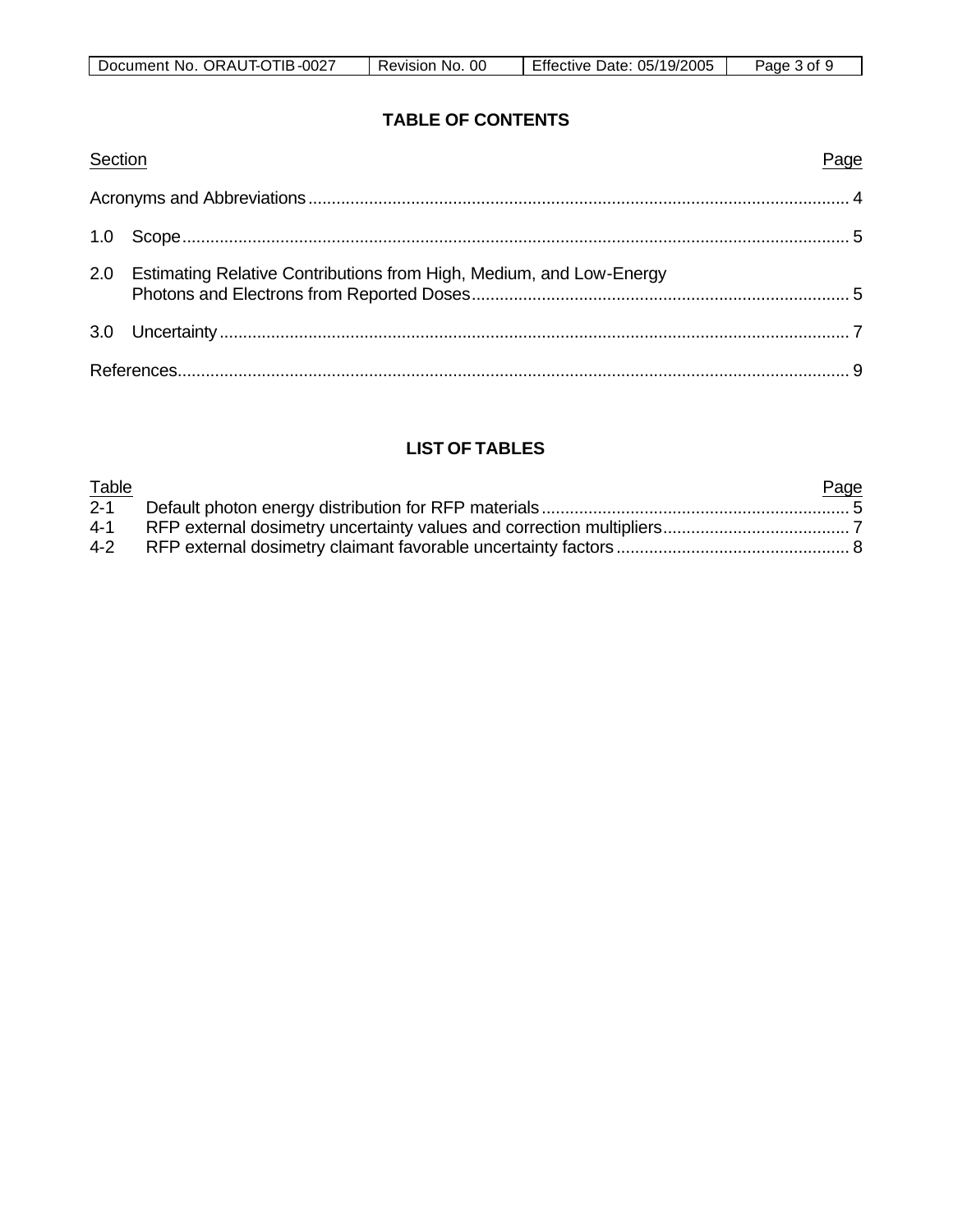| Document No. ORAUT-OTIB-0027 | Revision No. 00 | Effective Date: 05/19/2005 | Page 4 of |
|------------------------------|-----------------|----------------------------|-----------|
|                              |                 |                            |           |

### **ACRONYMS AND ABBREVIATIONS**

| cSv                     | centisievert                                   |
|-------------------------|------------------------------------------------|
| DCF                     | dose conversion factor                         |
| <b>GM</b><br><b>GSD</b> | geometric mean<br>geometric standard deviation |
| Hp(10)                  | dose equivalent at a depth of 10 millimeters   |
| <b>IREP</b>             | Interactive RadioEpidemiological Program       |
| mrem                    | millirem                                       |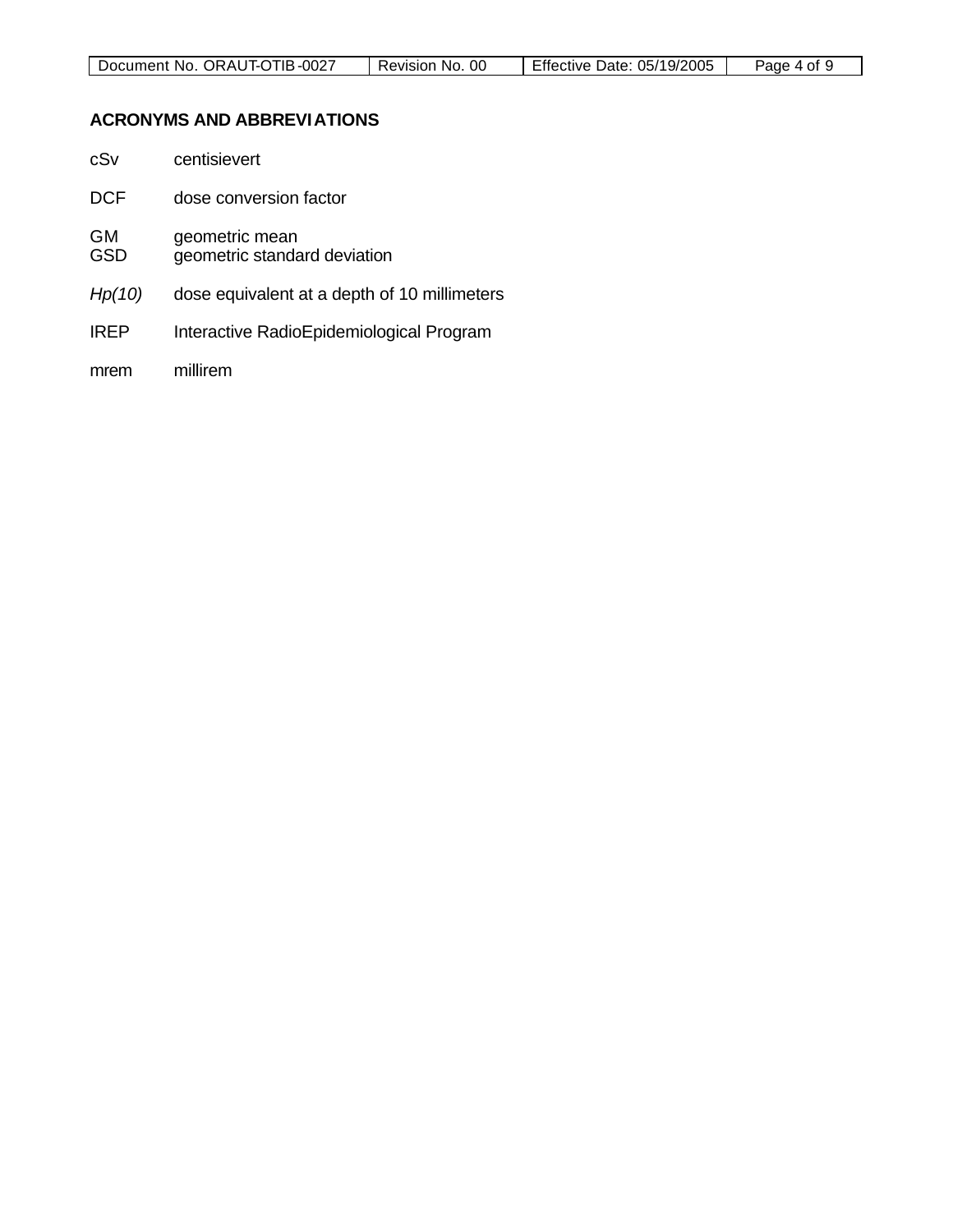| Document No. ORAUT-OTIB-0027 | 00<br>No.<br>Revision | Effective Date:<br>05/19/2005 | Page 5 of 9 |
|------------------------------|-----------------------|-------------------------------|-------------|
|                              |                       |                               |             |

#### **1.0 SCOPE**

The purpose of this document is to supplement the information given in *Technical Basis Document for Rocky Flats Plant – Occupational External Dosimetry (Rev 00)*, 1 and *Technical Basis Document for Rocky Flats Plant – Occupational External Dosimetry (Rev 01).<sup>2</sup> Additional information is given for the* following topics;

- Calculating dose from low-energy photons and electrons
- Dosimetry uncertainty values

#### **2.0 ESTIMATING RELATIVE CONTRIBUTIONS FROM HIGH, MEDIUM, AND LOW-ENERGY PHOTONS AND ELECTRONS FROM REPORTED DOSES**

As discussed in the RFP external TBD (ORAUT-TKBS-0011-6) low energy photons from plutonium are generally stopped by the metal sides of the glove boxes that the majority of the plutonium was handled in. However; low-energy photons that are for the most part shielded do, in fact, escape the glovebox through material release, open glove ports, non-leaded windows, and from oxide coated on the interior surfaces of the gloves, especially when they are pulled outside the glovebox for storage to prevent them from being caught in machinery (DOE 2003). To take credit for this type of exposure, 25% of the photon exposure spectra from freshly separated plutonium is assumed to be from <30 keV photons. The default assumptions are shown in Table 2-1.

| <b>Energy</b> | <b>Plutonium</b> | <b>Enriched uranium</b> | Depleted uranium |
|---------------|------------------|-------------------------|------------------|
| <30 keV       | 25%              | 0%                      | $0\%$            |
| 30-250 keV    | 75%              | 100%                    | 50%              |
| $>250$ keV    | ገ%               | 2%                      | 50%              |

Table 2-1. Default photon energy distribution for RFP materials.

To more accurately define the dose at Rocky Flats, various algorithms were applied to measured doses. To accurately define the various spectral components and their contribution to the dose, it is necessary to algebraically manipulate the reported skin and penetrating dose. In the discussion below "Skin" dose and "Pen" dose are the doses as reported for Rocky Flats workers.

#### **Pre - 1960**

The two-element film dosimeter used at RFP from prior to 1960 had both Open Window (OW) and cadmium (CD) filter components. Some dosimetry records indicate the dose determined by the film darkening under each dosimeter element, as well as the recorded skin and penetrating dose values. Based on review of some of these data and data after 1960, the skin dose in this era was calculated as a sum of each of the three windows (OW + CD + BR).The dosimeter could not effectively measure the 60 keV photons, thus the reported penetrating (Pen) dose was calculated from the measured OW and CD component doses using the algorithm: Pen = 50% • OW + CD and the reported Skin dose was calculated as  $Skin = OW + CD$ . The addition of 50% of the recorded OW dose to the recorded CD dose was determined by Rocky Flats staff to correct the reported Pen dose for this underestimation (i.e. the relative ratio of the 60 keV photon dose to OW dose contribution is was determined to be about 0.5).

Thus the sum of the low-energy (<30 keV photons or >15 keV electron) and the photon doses (30-250 keV and/or >250 keV photons as applicable) exceeds the original reported skin dose. As a result, the following method should be used to estimate the low-energy photon dose for plutonium workers,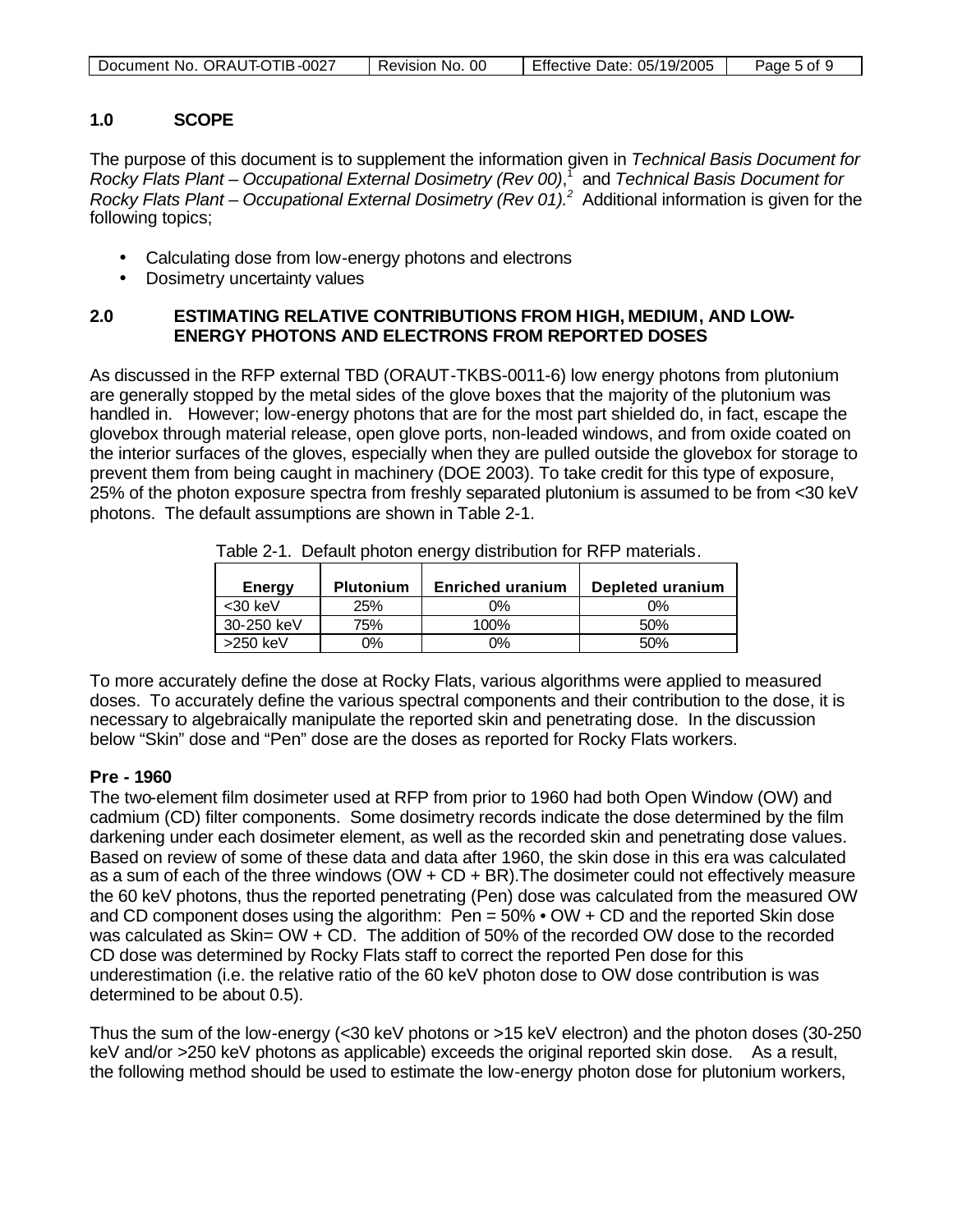| Document No. ORAUT-OTIB-0027 | Revision No. 00 | Effective Date: 05/19/2005 | Page 6 of 9 |
|------------------------------|-----------------|----------------------------|-------------|
|                              |                 |                            |             |

intermediate/high-energy photons for plutonium and uranium workers, as well as the >15 keV electrons for uranium workers:

electrons<sub>>15 keV</sub> or photon<sub><30 keV</sub> = [skin-pen]/0.50 = OW

photon<sub>(30 keV-250 keV</sub>) + photon<sub>(>250 keV</sub>) = pen = CD + 50%\*OW

Using these equations and available knowledge of source material (e.g. plutonium, enriched or depleted uranium) spectra, an estimate of >15 keV electrons, <30 keV photons, 30-250 keV photons and >250 keV photon dose for use in dose reconstruction can be calculated from the reported Pen and Skin doses. Alternatively, if original component data is available in the dosimetry record, Pen and Skin doses can be calculated using the CD and OW results and the equations above.

#### **1960 - 1970**

The three-element film dosimeter used at RFP from 1960 to 1969 also had an Open Window (OW), a cadmium (CD) filter, and an additional brass (BR) filter providing half the filtration of the CD. The brass filter was added to more accurately measure the 60 keV photons. This dosimeter was phased out during the year 1970.

Some dosimetry records (illustrated in Attachment A-7 of the External Dose TBD) indicate the dose determined by the film darkening under each dosimeter element, as well as the recorded skin and penetrating dose values. Based on review of some of these data, the skin dose in this era was calculated as a sum of each of the three windows  $(OW + CD + BR)$ . The penetrating dose was calculated by adding the CD + BR + 35% • OW. The 35% OW addition to the deep dose was a DOE weapons complex standard practice during this time period (including Hanford and Savannah River) to account for some low-energy photon (<30 keV) contribution to deep dose.

To properly reconstruct the low-energy and intermediate-energy photon dose between 1960 and 1970, the following reverse algorithm should be applied:

electrons<sub>>15 keV</sub> or photon<sub><30 keV</sub> =  $[Skin-Pen]/0.65 = OW$ 

photon<sub>(30 keV-250 keV)</sub> + photon<sub>(>250 keV)</sub> = Skin – (electrons<sub>>15 keV</sub> or photon<sub><30 keV</sub>) = BR + CD

Using these equations and available knowledge of source material (e.g. plutonium, enriched or depleted uranium) spectra, an estimate of >15 keV electrons, <30 keV photons, 30-250 keV photons and >250 keV photon dose for use in dose reconstruction can be calculated from the reported Pen and Skin doses. Alternatively, if original component data is available in the dosimetry record, Pen and Skin doses can be calculated using the CD, BR and OW results and the equations above.

#### **1970 - Present**

Starting in 1970, RFP used TLDs to measure photon dose. The TLD materials used were much more tissue-equivalent and the response much less energy-dependent. Dosimeters were calibrated to more appropriate photon energies and filter design had advanced. It is believed that these dosimeters performed substantially better than film. Although various chip and filter combinations were used, data provided in DOE dosimetry files does not generally include dose from individual components similar to the CD, BR and OW categories from the film era. However, in order to avoid omission or over application of dose due to filter design, the following relationships should be used for this time period:

electrons>15 keV or photon<30 keV = *Skin - Pen*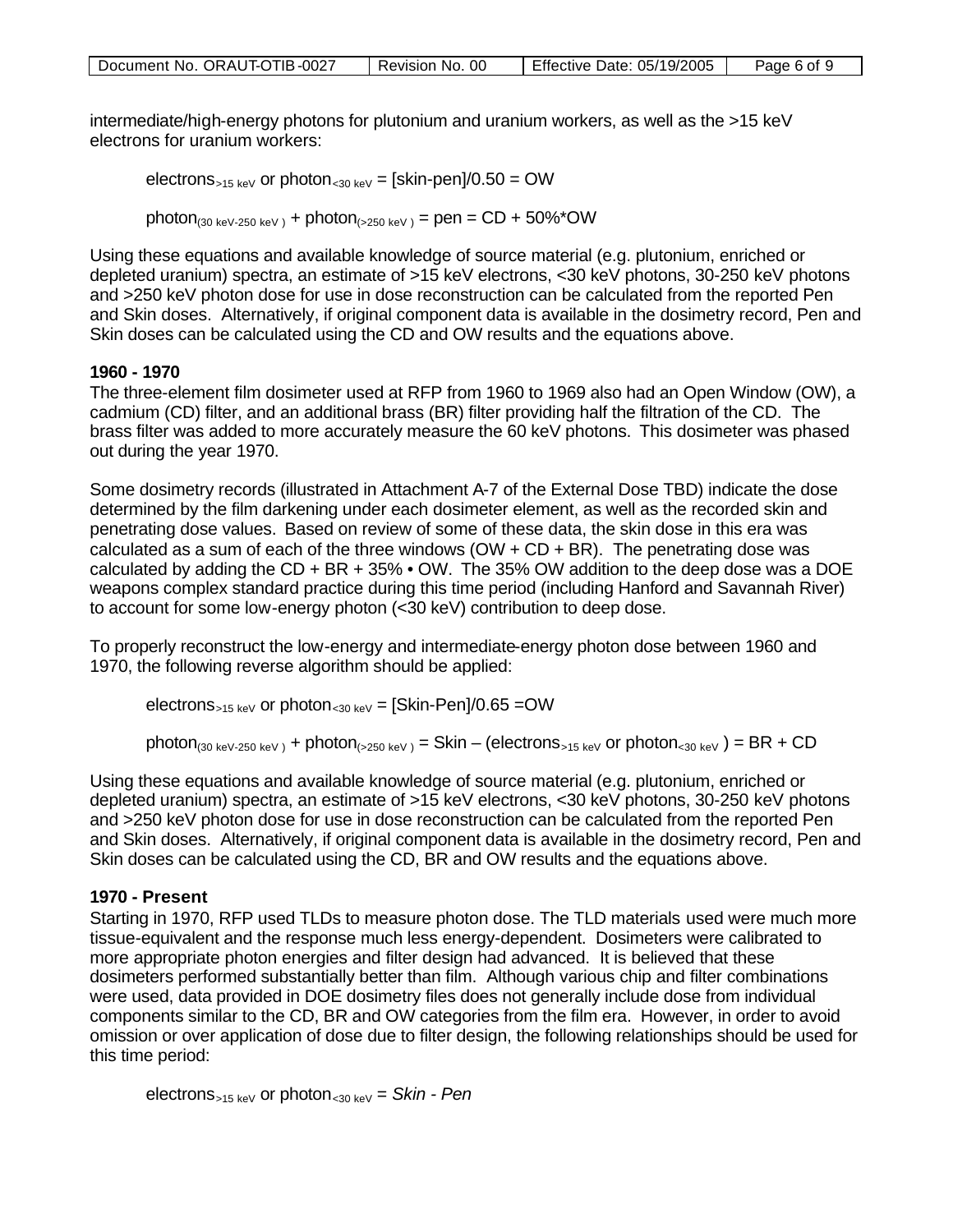| Document No. ORAUT-OTIB-0027 | 0C<br>Revision No. | Effective Date: 05/19/2005 | Page,<br>7 of . |
|------------------------------|--------------------|----------------------------|-----------------|
|------------------------------|--------------------|----------------------------|-----------------|

photon<sub>(30 keV-250 keV)</sub> + photon<sub>(>250 keV)</sub> = Pen

Using these equations and available knowledge of source material (plutonium, enriched or depleted uranium) spectra, an estimate of >15 keV electrons, <30 keV photons, 30-250 keV photons and >250 keV photon dose for use in dose reconstruction can be calculated from the reported Pen and Skin doses.

#### **3.0 UNCERTAINTY**

The Technical Basis Document for Rocky Flats Plant Occupational External Dosimetry, (ORAUT-TKBS-0011-6) provides estimates of the 95% upper confidence dose at various reported doses. Table 4-1 provides factors for dosimetry uncertainty for the variety of systems in use during operations at RFP. The factors are taken directly from tables provided in the TBD when available or calculated from upper 95% confidence dose provided. The estimated error factors are proportional to the individual dosimeter reading. Choice of a specifically applicable uncertainty will depend on the dosimeter result. Also provided in Table 4-1 are correction multipliers that apply to neutron dosimetry. These correction multipliers are provided for completeness but are not related directly to statistical uncertainty. Table 4-2 provides a claimant favorable interpretation of the more detailed information in Table 4-1 that is only related to Uncertainty Factors on the dosimeter response.

|                        |                 | (Correction multipliers) |                  |                     | <b>Uncertainty factors</b> |                 |                                                     |
|------------------------|-----------------|--------------------------|------------------|---------------------|----------------------------|-----------------|-----------------------------------------------------|
|                        |                 | <b>Unmonitored</b>       |                  | <b>Film reading</b> |                            |                 | Dosimeter result Upper 95% confidence               |
| Dosimeter type         | Period          | energies                 | <b>Building</b>  | bias                | <b>LOD</b>                 | range (mrem)    | dose multiplier                                     |
| <b>Photon</b>          |                 |                          |                  |                     |                            |                 |                                                     |
| Film                   | 1951 - 1969     |                          | All              | 1                   | 40                         | $\times$ LOD    | 1.2* reported dose                                  |
| Loose-Chip TLD         | 1970 - 1982     | 1                        | All              | 1                   | $\overline{20}$            | >LOD to 100     | 2.0* reported dose                                  |
|                        |                 |                          |                  |                     |                            | >100            | 1.26* reported dose                                 |
| Panasonic TLD          | 1983 - 1998     | $\mathbf{1}$             | All              | $\mathbf{1}$        | $\overline{20}$            | $\leq$          | 1.00* reported dose                                 |
|                        |                 |                          |                  |                     |                            | $\overline{2}$  | 1.23* reported dose                                 |
|                        | 1999 - 2003     | $\mathbf{1}$             | All              | 1                   | 10                         | ۵)              | 1.00* reported dose                                 |
|                        |                 |                          |                  |                     |                            | >2              | 1.18* reported dose                                 |
| <b>Neutron</b>         |                 |                          |                  |                     |                            |                 |                                                     |
| Film                   | 1951 - 1963     | $\overline{2.5}$         | $B-771$          | 1.99                |                            |                 | 120-400   All until NDRP data   1.93* reported dose |
|                        |                 |                          | Other neutron    | 1.13                |                            |                 | 2.45* reported dose                                 |
|                        |                 |                          | buildings        |                     |                            |                 |                                                     |
|                        | 1964 - 1970     | $\mathbf{1}$             | $B-771$          | 1.99                |                            |                 | 120-320 All until NDRP data 1.93* reported dose     |
|                        |                 |                          | Other neutron    | 1.13                |                            |                 | 2.45* reported dose                                 |
|                        |                 |                          | buildings        |                     |                            |                 |                                                     |
| Loose-Chip TLD         | 1971 - 1982     | 1                        | All              | 1                   | $\overline{20}$            | $\overline{5}$  | 1.20* reported dose                                 |
| Panasonic TLD (initial | 1983 - 1990     | 1                        | All              | 1                   | $\overline{32}$            | $\overline{5}$  | 1.21* reported dose                                 |
| algorithm)             |                 |                          |                  |                     |                            |                 |                                                     |
| Panasonic TLD          | 1991 - 1992     | $\mathbf{1}$             | $\overline{All}$ | 1                   | $\overline{32}$            | $\overline{5}$  | 1.14* reported dose                                 |
| (Sanford algorithm)    |                 |                          |                  |                     |                            |                 |                                                     |
| Panasonic TLD (1993    | 1993 - 2003     | 1                        | All              | 1                   | 15                         | >5              | 1.18* reported dose                                 |
| updated algorithm)     |                 |                          |                  |                     |                            |                 |                                                     |
| <b>Electron</b>        |                 |                          |                  |                     |                            |                 |                                                     |
| <b>Film</b>            | $1951 - 1968$   | 1                        | All              | 1                   | 40                         | >LOD to 100     | 1.5* reported dose                                  |
|                        |                 |                          |                  |                     |                            | >100            | 1.2* reported dose                                  |
| Loose-Chip TLD         | 1969 - 1982     | 1                        | All              | $\mathbf{1}$        | 20                         | >LOD to 100     | 1.5* reported dose                                  |
|                        |                 |                          |                  |                     |                            | >100            | 1.26* reported dose                                 |
| Panasonic TLD          | All years       | $\mathbf{1}$             | All              | $\mathbf{1}$        |                            | $<$ 2           | 1.19 (2 rem), 1.14                                  |
|                        | $(1983 - 2003)$ |                          |                  |                     |                            |                 | (1rem)                                              |
|                        | 1983-1989       |                          |                  |                     | $\overline{18}$            | >2              | 1.12* reported dose                                 |
|                        | 1990-1992       |                          |                  |                     | 80                         | $\overline{2}$  | 1.12* reported dose                                 |
|                        | $1993 - 2003$   |                          |                  |                     | $\overline{15}$            | $\overline{>2}$ | 1.12* reported dose                                 |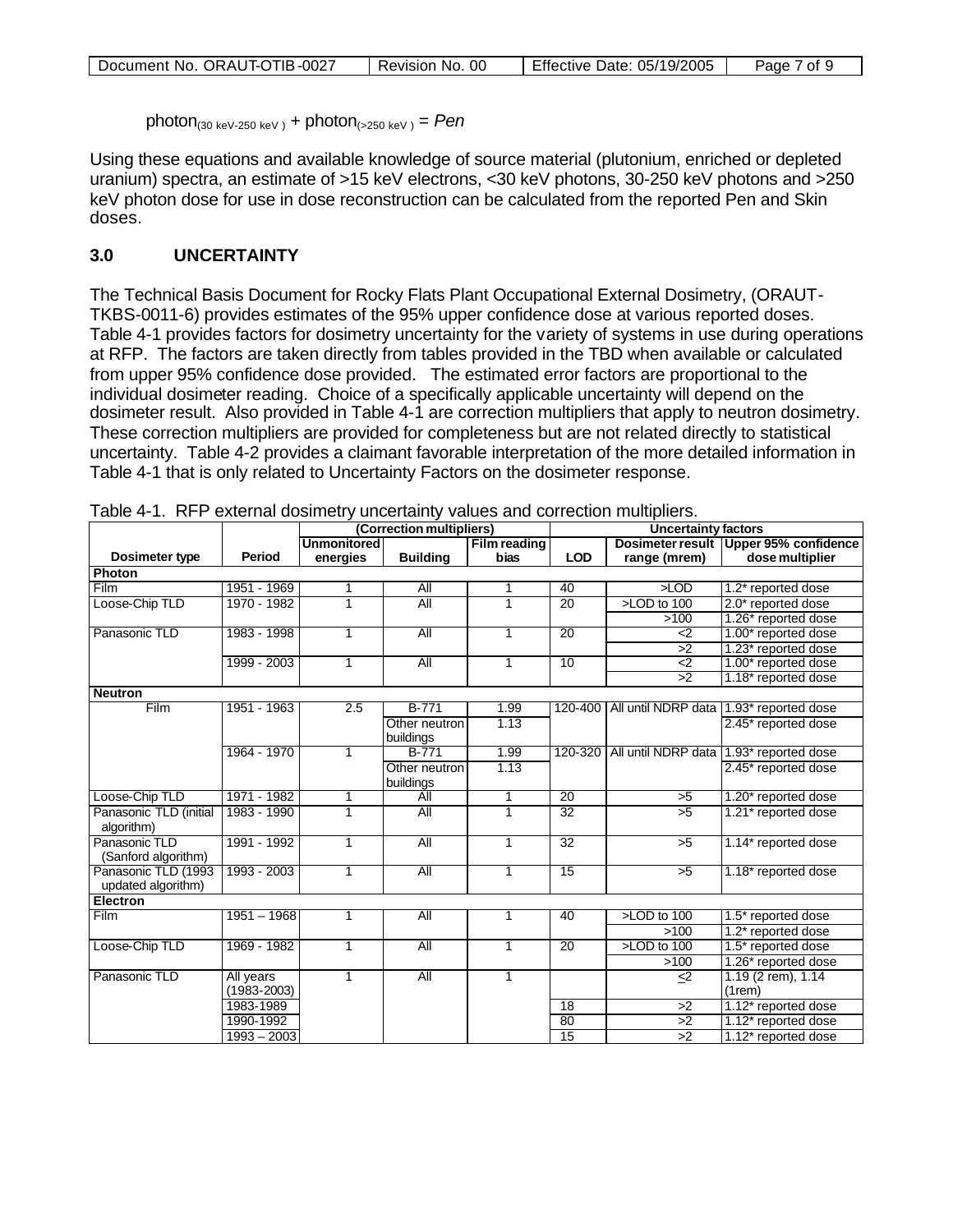| . ORAUT-OTIB -0027<br>Document No. | 00<br>Revision<br>No. | 05/19/2005<br>Date:<br>Effective | 8 ot 1<br>Page |
|------------------------------------|-----------------------|----------------------------------|----------------|
|                                    |                       |                                  |                |

| Dosimeter type                         | Period                | <b>Building</b>         | Uncertainty factor to estimate claimant<br>favorable upper 95% confidence dose |  |  |  |
|----------------------------------------|-----------------------|-------------------------|--------------------------------------------------------------------------------|--|--|--|
| Photon                                 |                       |                         |                                                                                |  |  |  |
| <b>Film</b>                            | 1951 - 1969           | All                     | 1.20                                                                           |  |  |  |
| Loose-Chip TLD                         | $1970 - 1982$         | All                     | 2.0(1.26)a                                                                     |  |  |  |
| Panasonic TLD                          | 1983 - 1998           | All                     | 1.23                                                                           |  |  |  |
| <b>Neutron</b>                         |                       |                         |                                                                                |  |  |  |
| <b>Film</b>                            | 1951 - 1970           | <b>B-771</b>            | 1.93                                                                           |  |  |  |
|                                        |                       | Other neutron buildings | 2.45                                                                           |  |  |  |
| Loose-Chip TLD                         | 1971 - 1982           | All                     | 1.21                                                                           |  |  |  |
| Panasonic TLD (initial algorithm)      | 1983 - 1990           | All                     | 1.21                                                                           |  |  |  |
| Panasonic TLD (Sanford algorithm)      | 1991 - 1992           | All                     | 1.21                                                                           |  |  |  |
| Panasonic TLD (1993 updated algorithm) | 1993 - 2003           | All                     | 1.21                                                                           |  |  |  |
| Electron                               |                       |                         |                                                                                |  |  |  |
| <b>Film</b>                            | $1951 - 1968$         | All                     | 1.5                                                                            |  |  |  |
| Loose-Chip TLD                         | 1969 - 1982           | All                     | 1.5                                                                            |  |  |  |
| Panasonic TLD                          | All years (1983-2003) | All                     | 1.19                                                                           |  |  |  |

a. If all individual dosimeter readings are over 100 mrem, then the lower factor of 1.26 can be used.